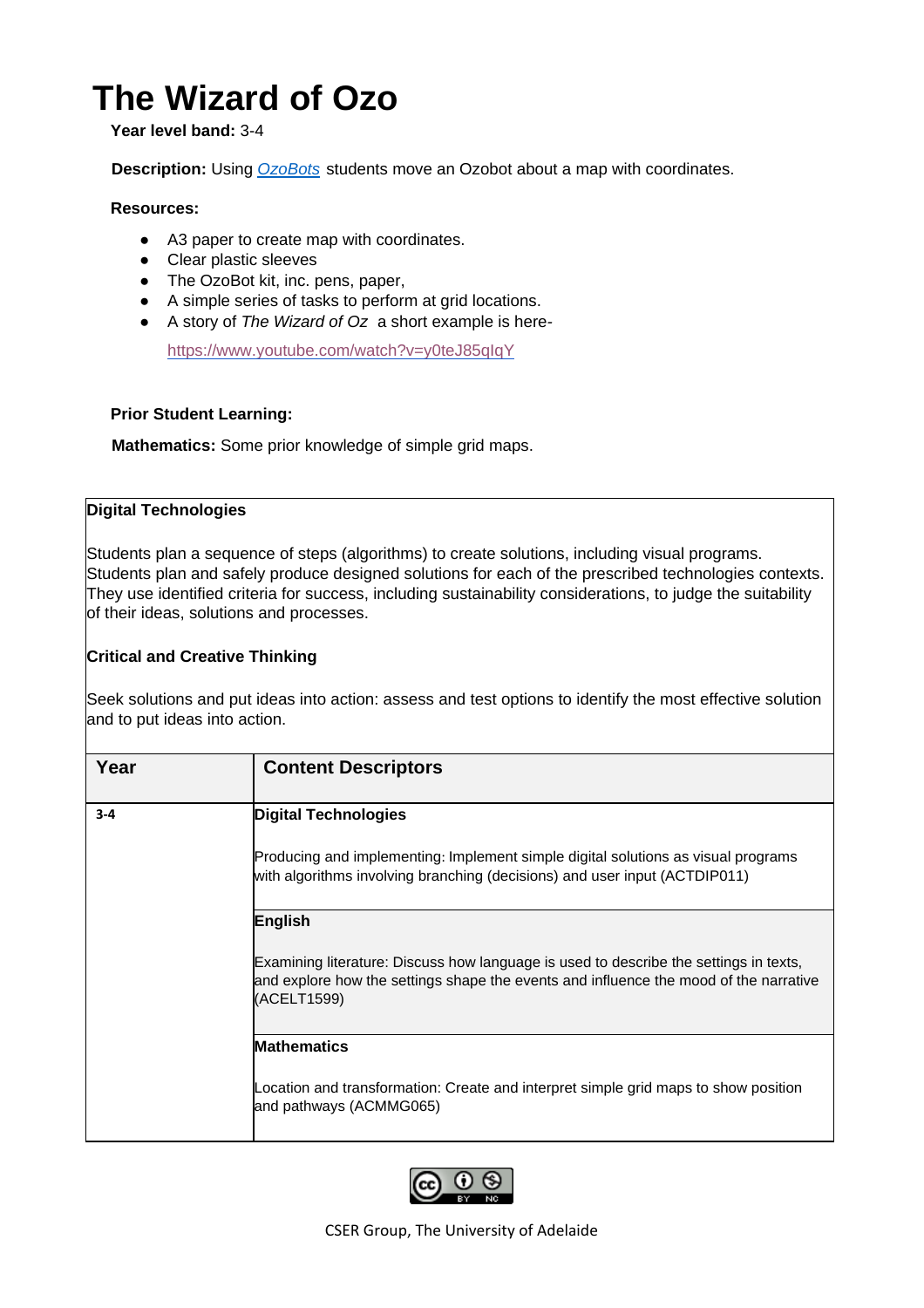| <b>Element</b>               | <b>Summary of tasks</b>                                                                                                                                                                                                                                                                                                                                                                               |  |  |  |
|------------------------------|-------------------------------------------------------------------------------------------------------------------------------------------------------------------------------------------------------------------------------------------------------------------------------------------------------------------------------------------------------------------------------------------------------|--|--|--|
| Learning hook                | Watch read or otherwise engage with the story "The Wizard of Oz".<br>Using the Ozobot, pens and paper, have students investigate through<br>impromptu experiments with the colour language of the Ozobot.                                                                                                                                                                                             |  |  |  |
| <b>Achievement Standards</b> | <b>Digital Technology</b><br>Producing and implementing: Implement simple digital solutions as visual<br>programs with algorithms involving branching (decisions) and user input<br>(ACTDIP011)                                                                                                                                                                                                       |  |  |  |
| Learning Map<br>(Sequence)   | Students become familiar with Ozobots and the Ozobot colour<br>language.<br>Students create a simple grid map of "Oz".<br>Students develop tasks for their Ozobot to perform at different<br>locations on their map.<br>Students develop an algorithm using the colour language to<br>$\bullet$<br>perform the tasks<br>Debug algorithms<br>Students share and reflect on their Ozobot's performance. |  |  |  |
| Learning input               | Students learn how to calibrate Ozobots.<br>Students learn Ozobot colour language.<br>Explain concept of debugging to create the most effective solution. This<br>can include making lines thick enough to correct colour sequence.                                                                                                                                                                   |  |  |  |

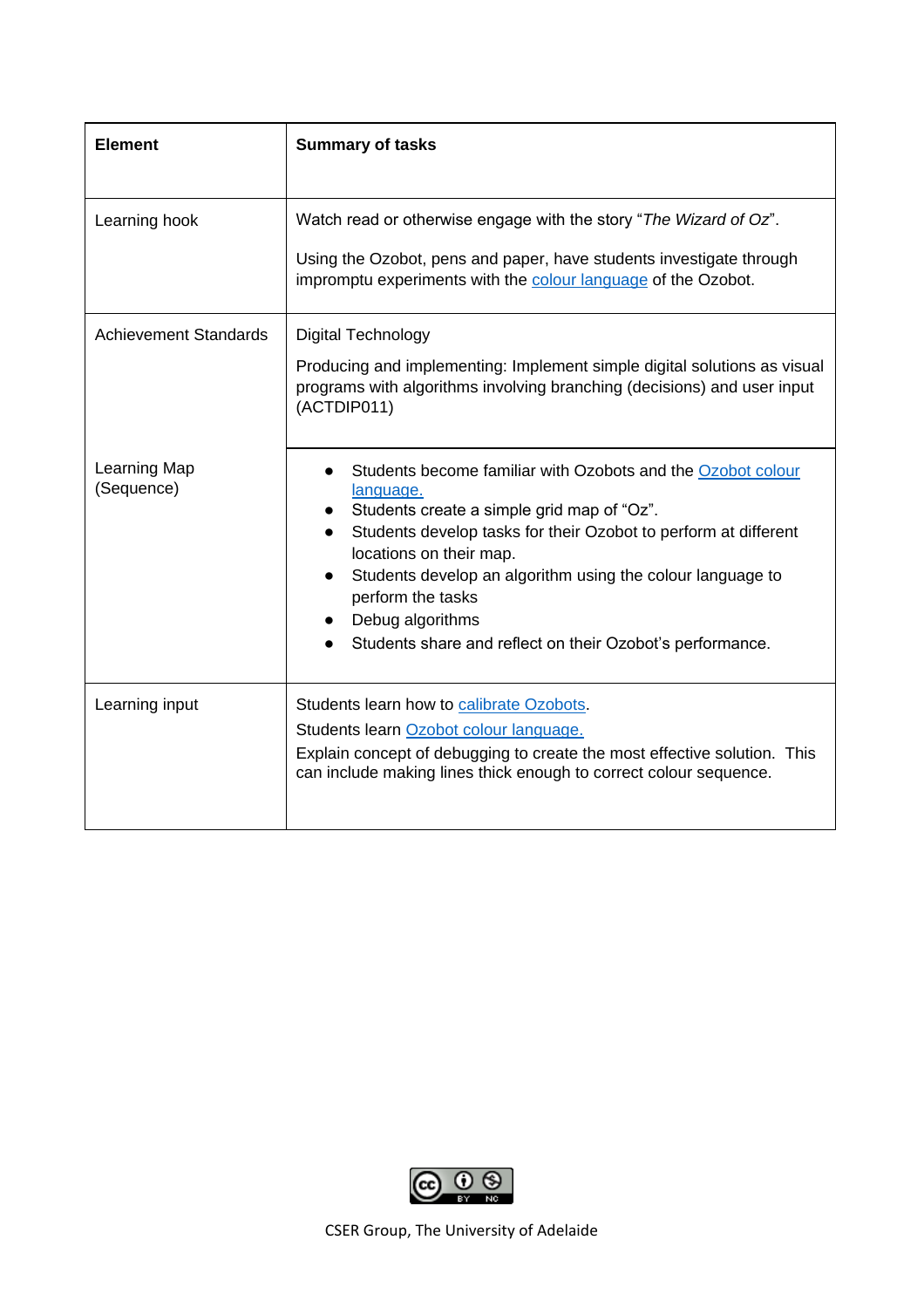| Learning construction | Students can work individually or collaboratively with one or more<br>Ozobots.<br>Students are encouraged to experiment with the abilities of the Ozobots.<br>Students create a grid map of Oz<br>Students place the map into a plastic sleeve and create paths through Oz.<br>The students perform tasks at each coordinate as per the teacher task.<br>Students develop and share their own sequence of tasks.<br>Students can make costumes for their Ozobots.<br>Students critique their performance based on efficiency and<br>entertainment value. |
|-----------------------|----------------------------------------------------------------------------------------------------------------------------------------------------------------------------------------------------------------------------------------------------------------------------------------------------------------------------------------------------------------------------------------------------------------------------------------------------------------------------------------------------------------------------------------------------------|
| Learning demo         | Students demonstrate to small groups during the development stage<br>offering positive criticism regarding possible improvements.<br>Students share each other's tasks and maps.<br>Students may perform to the whole class. Possibly, students create a<br>video event to share with others at a later date.                                                                                                                                                                                                                                            |
| Learning reflection   | Students critique their results about what was good, bad and can be<br>improved upon.                                                                                                                                                                                                                                                                                                                                                                                                                                                                    |

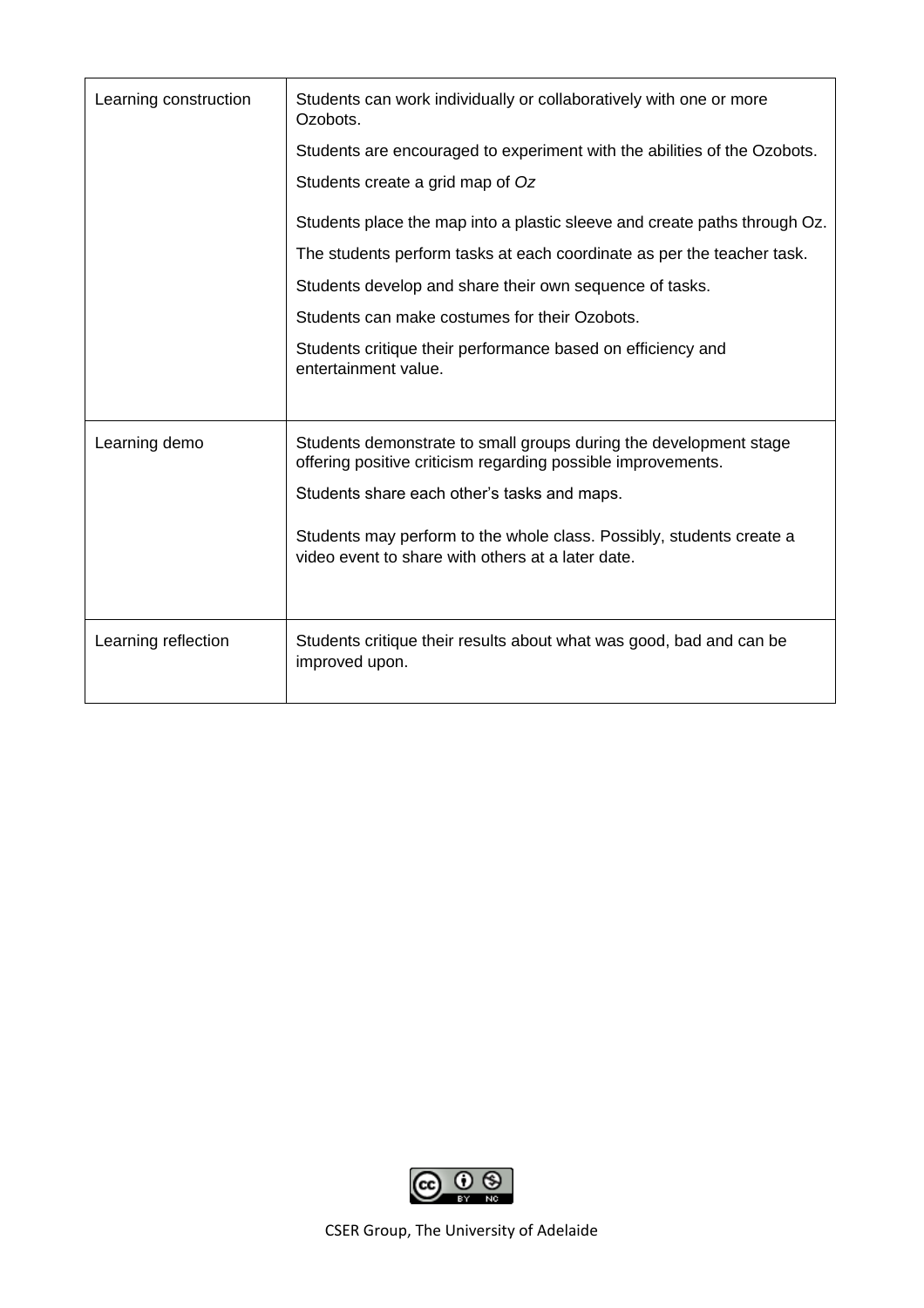#### **Assessment:**

Teacher may do any of the following:

- Observe students using the Ozobots, noticing their language, interactions.
- Collect artefacts created by students during their learning journey, including their designs, video records, photos, maps, etc.

|                             | <b>Quantity of knowledge</b> |                                                      |                                                                            | <b>Quality of understanding</b>                                                                             |                                                                                                                                                                                                                                                                 |
|-----------------------------|------------------------------|------------------------------------------------------|----------------------------------------------------------------------------|-------------------------------------------------------------------------------------------------------------|-----------------------------------------------------------------------------------------------------------------------------------------------------------------------------------------------------------------------------------------------------------------|
| <b>Criteria</b>             | <b>Pre-structural</b>        | Uni-struct<br>ural                                   | <b>Multi-struct</b><br>ural                                                | <b>Relational</b>                                                                                           | <b>Extended</b><br>abstract                                                                                                                                                                                                                                     |
| Algorithms &<br>Programming | No programming<br>shown      | Random<br>paths with no<br>tasks<br>performed.       | Clear paths<br>with minimal<br>tasks<br>performed                          | Clear paths with<br>tasks performed<br>and a creative<br>aspect included.                                   | All tasks completed<br>creatively and the<br>creation of new<br>sequences and<br>tasks going beyond<br>the scope of the<br>class teaching.                                                                                                                      |
| The Setting                 | No setting<br>apparent.      | One setting<br>from the text.                        | Multiple setting<br>from the text                                          | All significant<br>settings of the text.                                                                    | All significant<br>settings of the text<br>with additional<br>creative features ie<br>modes of<br>expressing the<br>author's intentions<br>for settings and<br>site on the map.                                                                                 |
| Mapping                     | No identifiable<br>map.      | A map is<br>created with<br>recognisable<br>features | A map is<br>crated with<br>recognisable<br>features and<br>grid references | A map is crated<br>with recognisable<br>features and grid<br>references relating<br>to The<br>Wizard of Oz. | A map is crated<br>with recognisable<br>features and grid<br>references relating<br>to The Wizard of<br>Oz<br>incorporating<br>other<br>creative<br>aspects such as<br>logical<br>paths<br>through map<br>terrain. Eg travel on<br>roads not over<br>mountains. |